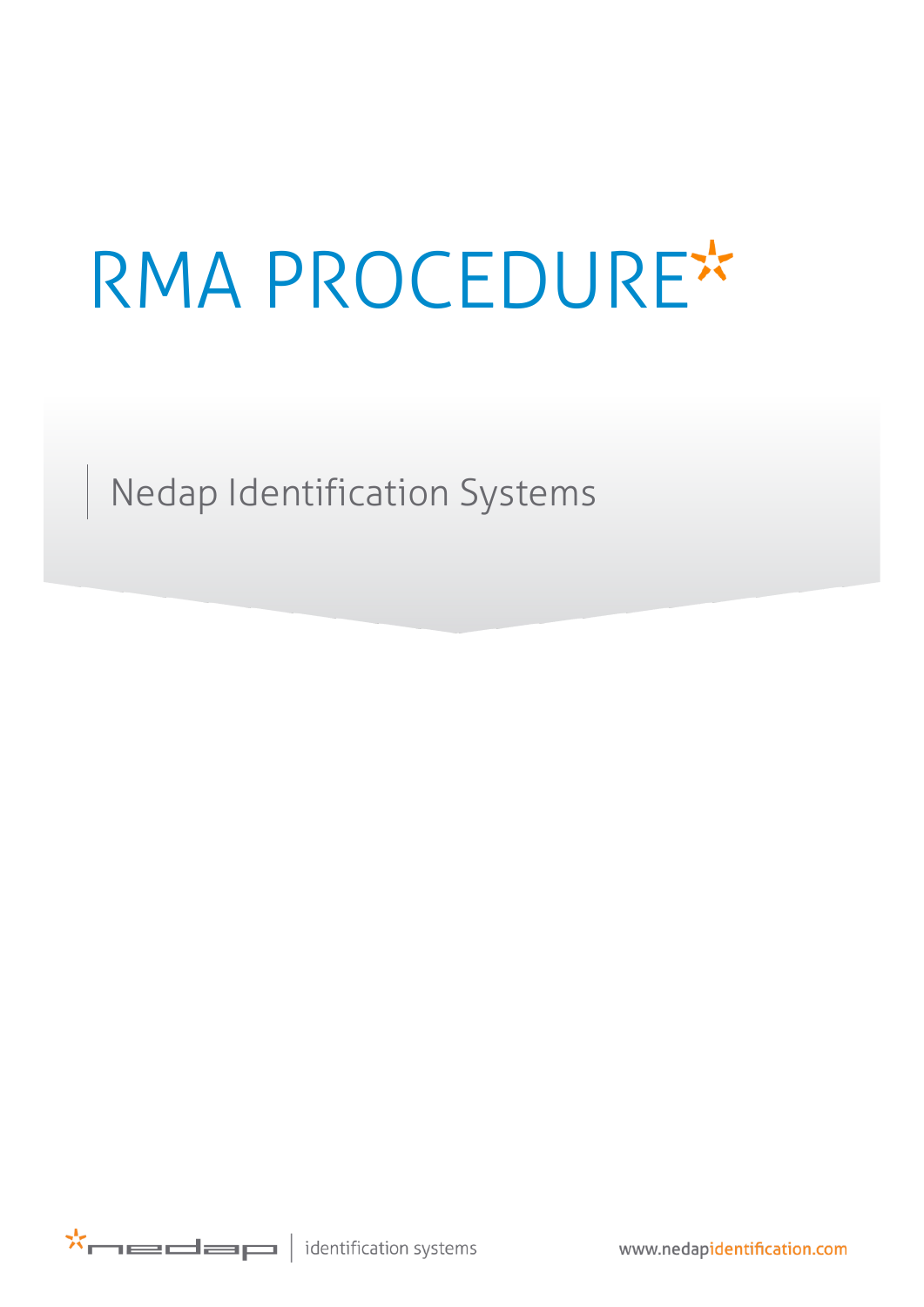# 1 RMA PROCEDURE

### 1.1 PROCEDURE

When Nedap receives a to be repaired product, it is first inspected to determine if it is under warranty or not. If the product is covered by the warranty, we will proceed with the repair and then dispatch it back to your preferred address, free-of-charge. Costs for custom clearance are not covered by Nedap.

If the product is not covered by the warranty, we will first perform an additional repair inspection at a cost of  $\epsilon$ 150. We will then contact you with a proposal for the total cost of the repair. Minimum repair cost, including the inspection cost, of Nedap equipment is €350 plus additional cost for parts and materials used. If you do not authorize the repair, you will be invoiced for the inspection cost. If we receive your acceptance to repair the product, we will proceed with the repair and then dispatch the product back to your preferred address. We will also invoice the shipping cost for returning your product, whether it is repaired or not.

Please fill out the RMA form and email, fax or send it to Nedap using the addresses underneath. Nedap will then reply with an RMA identification number and a confirmed address for returning the goods.

Please return any product in its complete condition to facilitate inspection and repair. Nedap will not accept any goods without an RMA identification number.

\*\*\* Please ensure that ALL return shipments to Nedap are packed in anti-static packing \*\*\*

#### 1.2 REPAIRS DEPARTMENT ADDRESS

NEDAP N.V. IDEAS Repairs department Industrieweg 1B NL-7141DD Groenlo

Email: [repairs-ideas@nedap.com](mailto:repairs-ideas@nedap.com) Fax: +31 (0)544 462 632

#### 1.3 GUARANTEE

Our products carry a 24 months' guarantee regarding concealed defects and/or defects in materials and workmanship. We also grant a 24 months' guarantee regarding defects in construction, unless the customer or a third party should undertake the construction. At our option, to meet this guarantee obligation, we shall provide either new products free or free repair. We do not vouch for the goods being fit for the use intended by the purchaser, not even if that use should have been mentioned to us, unless we have so committed ourselves in writing.

This warranty does not apply to products that have been modified, misused, exposed to incorrect voltage polarity, exposed to excessive voltages (including lightning) or have not been installed in accordance with Nedap's guidelines as described in product literature. Nedap's sole obligation under this warranty is to repair the returned item or replace any defective products or parts thereof, at no charge.

#### 1.4 NON-WARRANTY SERVICE

Repairs performed by Nedap are warranted against defective material or workmanship for 90 days from the dispatch date from Nedap. This warranty is void if the equipment is modified, improperly installed or used, damaged by accident or neglect, or in the event any parts are improperly installed or replaced by the user.